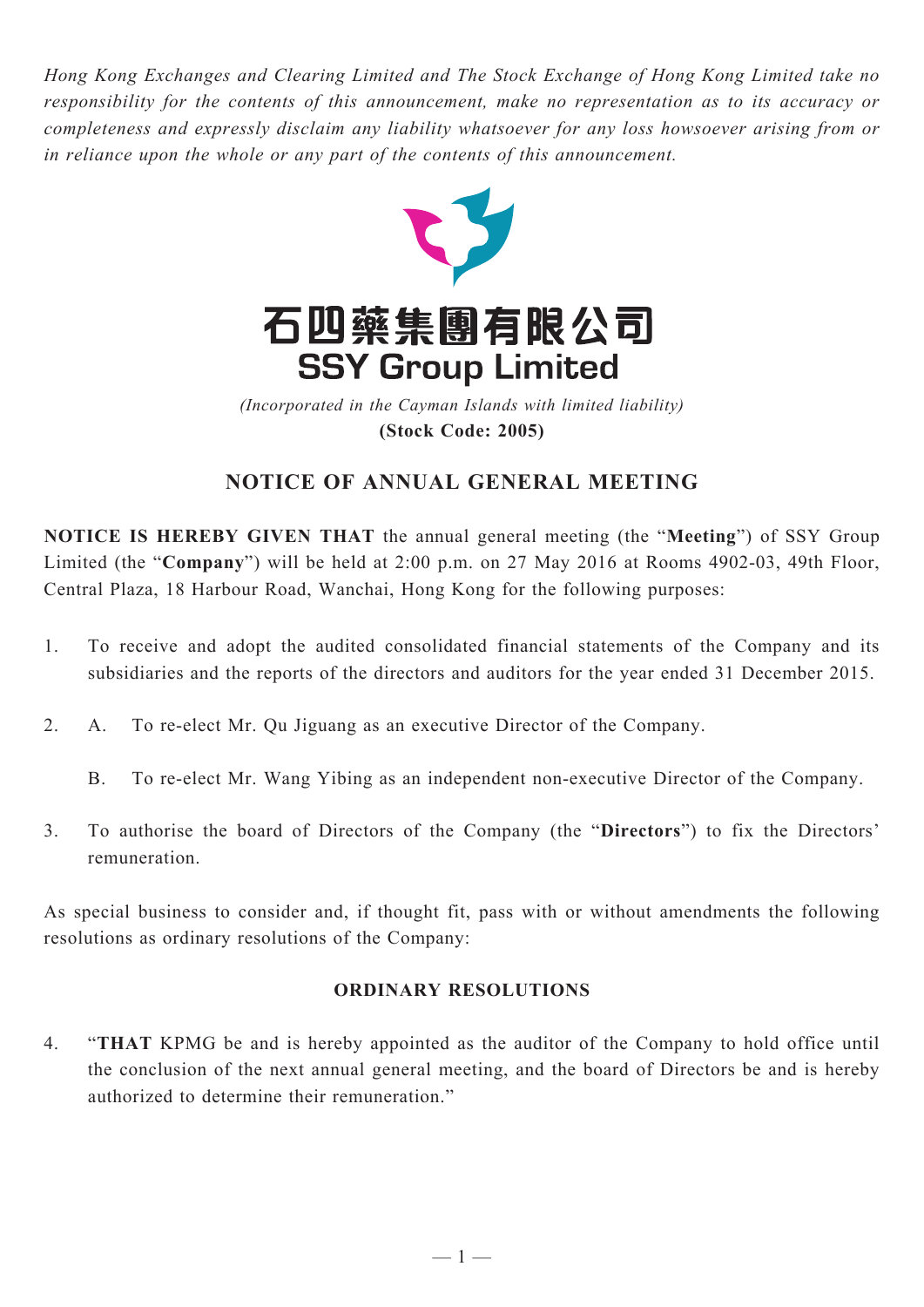- 5. "**THAT** the grant of option to Mr. Qu Jiguang (the "**Grantee**"), who is the chairman of the Board, chief executive officer, executive director and controlling shareholder of the Company, for him to subscribe for an aggregate of 122,000,000 ordinary shares of HK\$0.02 each in the share capital of the Company at the exercise price of HK\$2.58 per Share (the principal terms and conditions of such grant are set out in the circular of the Company dated 26 April 2016) under and pursuant to the share option scheme of the Company adopted on 20 September 2012 (the "**Share Option Scheme**") be and is hereby approved, THAT any director of the Company other than the Grantee, be and is hereby authorised for and on behalf of the Company to sign, seal, execute, perfect, perform and deliver all such instruments, documents and deeds, and do all such acts, matters and things and take all such steps as he may in his discretion consider necessary, desirable or expedient to give full effect to the grant and issue of such Share Options and THAT any and all such acts be and are hereby approved, confirmed and ratified."
- 6. "**THAT** subject to and conditional upon the Listing Committee of The Stock Exchange of Hong Kong Limited (the "**Stock Exchange**") granting the listing of and permission to deal in the shares to be issued upon exercise of any options to be granted under the Refreshed Limit (as defined below) pursuant to the Share Option Scheme, the existing limit on the grant of options under the Share Option Scheme and any other schemes of the Company be refreshed so that the aggregate nominal amount of share capital of the Company to be allotted and issued upon exercise of any options to be granted under the Share Option Scheme and any other schemes of the Company (excluding options previously granted, outstanding, cancelled, lapsed or exercised under the Share Option Scheme and any other schemes of the Company) shall not exceed 10% of the aggregate nominal amount of the share capital of the Company in issue as at the date of the passing of this resolution ("**Refreshed Limit**") and that the Directors of the Company be and are hereby authorised to grant options up to the Refreshed Limit and to exercise all the powers of the Company to allot, issue and deal with shares of the Company under the Refreshed Limit pursuant to the exercise of such options."

### 7. A. "**THAT**:

- (a) subject to paragraph (c) of this Resolution, and pursuant to the Rules Governing the Listing of Securities on the Stock Exchange, the exercise by the Directors during the Relevant Period (as hereinafter defined) of all the powers of the Company to allot, issue or otherwise deal with additional shares in the capital of the Company (the "**Shares**") or securities convertible into Shares, options, warrants or similar rights to subscribe for any Shares, and to make or grant offers, agreements and options which might require the exercise of such powers be and is hereby generally and unconditionally approved;
- (b) the approval given in paragraph (a) of this Resolution shall authorise the Directors during the Relevant Period to make or grant offers, agreements and options which might require the exercise of such powers after the end of the Relevant Period;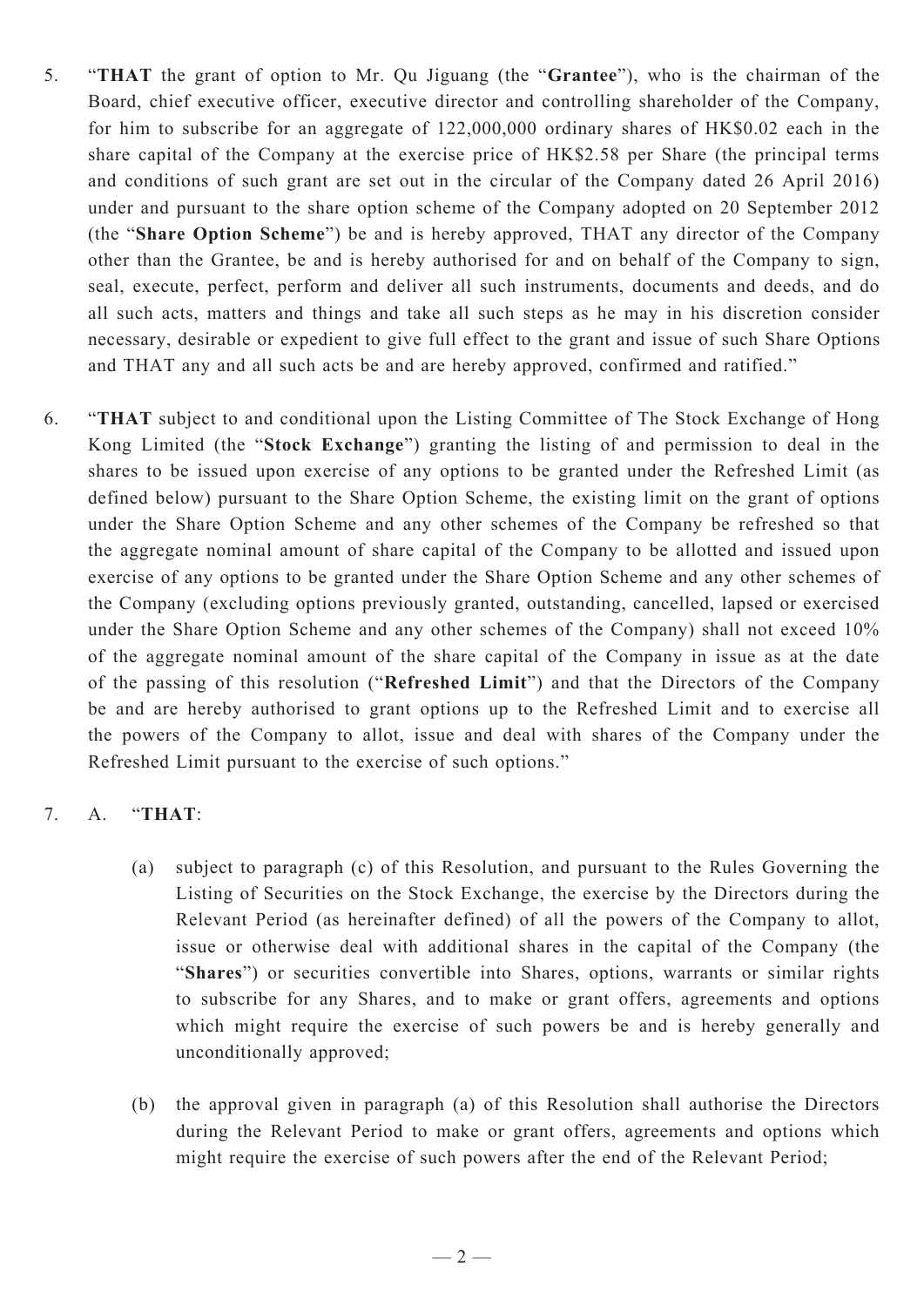- (c) the aggregate nominal amount of the share capital allotted or agreed conditionally or unconditionally to be allotted (whether pursuant to an option or otherwise) by the Directors pursuant to the approval given in paragraph (a) of this Resolution, otherwise than pursuant to:
	- (i) a Rights Issue (as hereinafter defined);
	- (ii) the exercise of rights of subscription or conversion under the terms of any warrants issued by the Company or any securities which are convertible into Shares;
	- (iii) the exercise of the subscription rights under any option scheme or similar arrangement for the time being adopted for the grant or issue to eligible persons of Shares or rights to acquire Shares; or
	- (iv) any scrip dividend or similar arrangement providing for the allotment of Shares in lieu of the whole or part of a dividend on Shares in accordance with the articles of association of the Company, shall not exceed 20 per cent of the aggregate number of Shares in issue as at the date of the passing of this Resolution, and the said approval shall be limited accordingly; and
- (d) for the purpose of this Resolution:

"**Relevant Period**" means the period from the passing of this Resolution until whichever is the earliest of

- (i) the conclusion of the next annual general meeting of the Company;
- (ii) the expiration of the period within which the next annual general meeting of the Company is required by the articles of association of the Company or any applicable laws to be held; and
- (iii) the date on which the authority set out in this Resolution is revoked or varied by way of ordinary resolution of the shareholders of the Company in general meeting.

"**Rights Issue**" means the allotment, issue or grant of Shares pursuant to an offer of Shares open for a period fixed by the Directors to holders of Shares whose names stand on the register of members of the Company on a fixed record date in proportion to their then holdings of such Shares (subject to such exclusion or other arrangements as the Directors may deem necessary or expedient in relation to fractional entitlements or having regard to any restrictions or obligations under the laws of, or the requirements of any recognized regulatory body or any stock exchange in, any territory applicable to the Company)."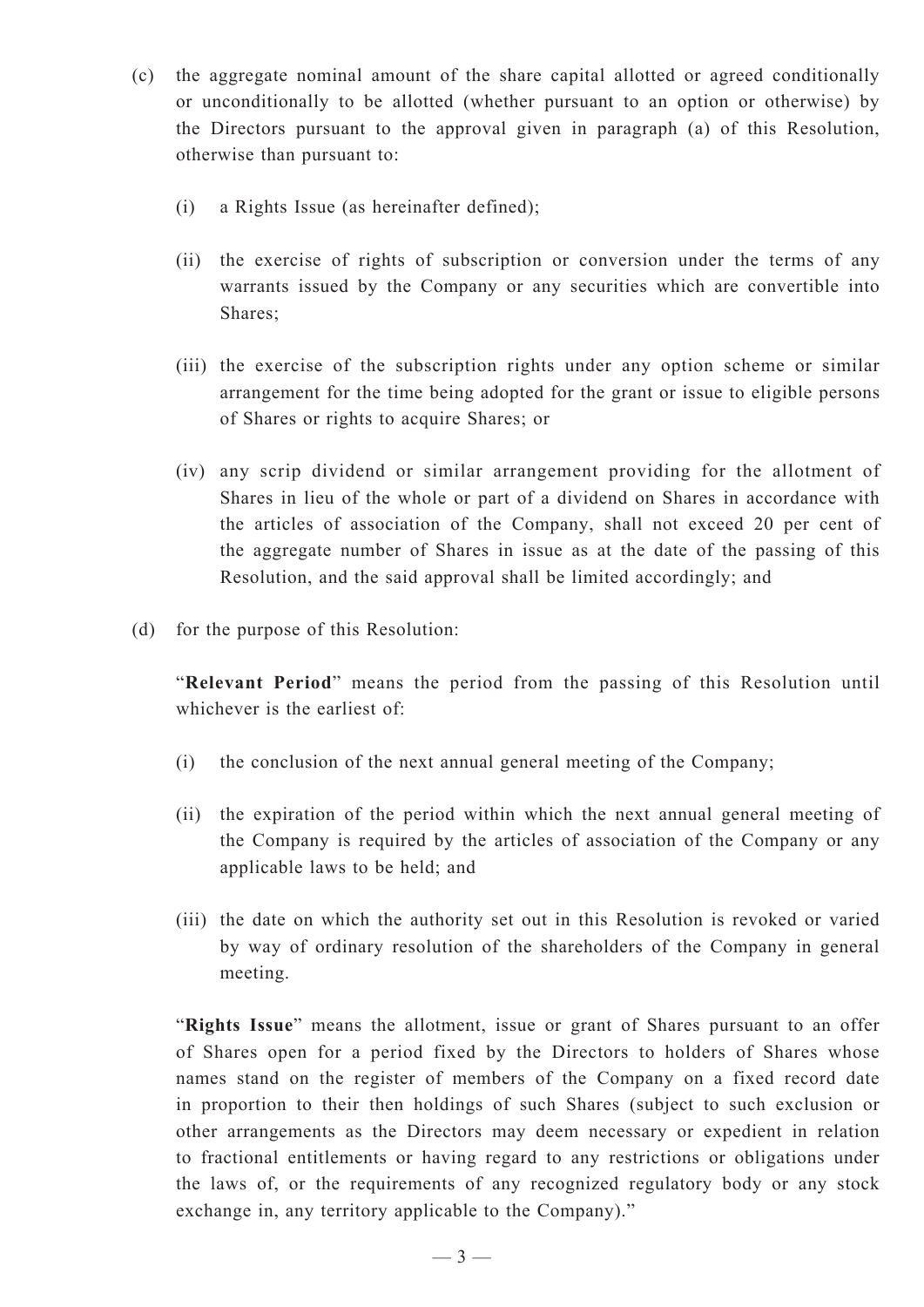## B. "**THAT**:

- (a) subject to paragraph (b) of this Resolution, the exercise by the Directors during the Relevant Period (as hereinafter defined) of all the powers of the Company to repurchase its own Shares on the Stock Exchange subject to and in accordance with all applicable laws and/or the requirements of the Rules Governing the Listing of Securities on the Stock Exchange as amended from time to time, be and is hereby generally and unconditionally approved;
- (b) the aggregate number of Shares which may be repurchased by the Company pursuant to paragraph (a) of this Resolution during the Relevant Period shall not exceed 10 per cent of the aggregate number of Shares in issue as at the date of the passing of this Resolution, and the said approval shall be limited accordingly; and
- (c) for the purpose of this resolution, "Relevant Period" means the period from the passing of this resolution until whichever is the earliest of:
	- (i) the conclusion of the next annual general meeting of the Company;
	- (ii) the expiration of the period within which the next annual general meeting of the Company is required by the articles of association of the Company or any applicable laws to be held; and
	- (iii) the date on which the authority set out in this Resolution is revoked or varied by way of ordinary resolution of the shareholders of the Company in general meeting."
- C. "**THAT**, conditional upon the passing of the Resolutions 7A and 7B in the notice convening the Meeting, the general mandate granted to the Directors to exercise the powers of the Company to allot, issue or otherwise deal with additional Shares of the Company pursuant to Resolution 7A as set out in the notice convening the Meeting be and is hereby extended by the addition thereto an amount representing the aggregate number of Shares repurchased by the Company under the authority granted pursuant to Resolution 7B as set out in the notice convening the Meeting provided that such amount shall not exceed 10 per cent of the aggregate number of Shares in issue as at the date of the passing of this Resolution."

By order of the Board **Chow Hing Yeung** *Company Secretary*

Hong Kong, 26 April 2016